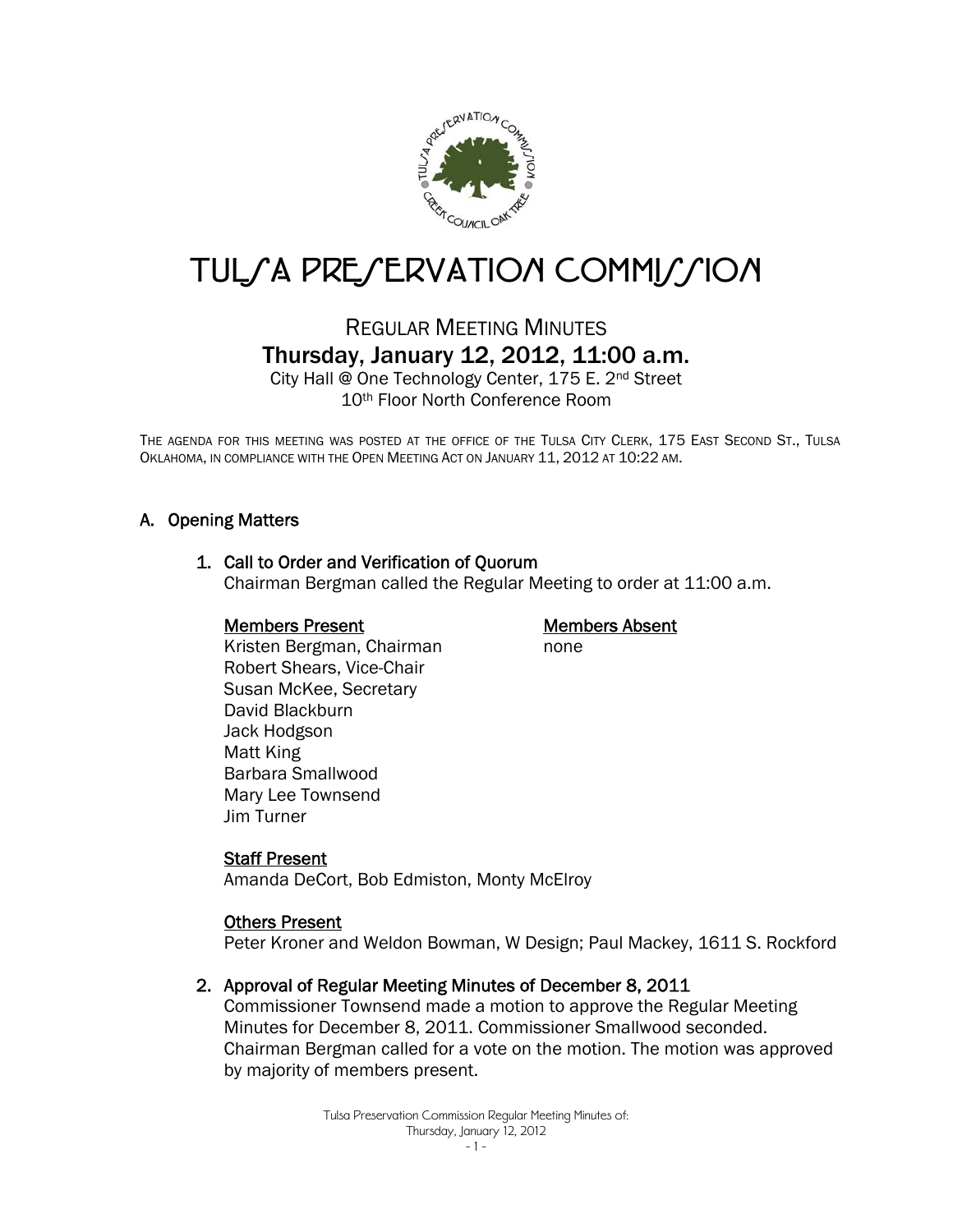#### In Favor

#### Opposed None

Abstaining 1. Bergman Not Present None

- 1. Blackburn 2. Hodgson
- 3. King
- 4. McKee
- 5. Shears
- 6. Smallwood
- 7. Townsend
- 8. Turner

#### 3. Disclosure of Conflicts of Interest

No one reported a conflict of interest with the proposals on the agenda.

#### B. Actionable Items

#### 1. COA-12-001 / 1611 S. Rockford Avenue (Swan Lake)

Applicants: Weldon Bowman *COA Subcommittee Review Date: January 5, 2012*  Request:

1. Construct first and second-story addition according to plans submitted, which will include new siding for entire house.

2. Rehab front porch with Craftsman details according to plans submitted.

Monty McElroy presented Mr. Bowman's Certificate of Appropriateness application to the Commission and read the applicable guidelines for this district. Mr. Bowman was present to answer questions.

Commissioner Turner read the COA Subcommittee Report. The Subcommittee found the application to be complete and recommended approval.

Commissioner Turner made a motion to approve the application with no conditions. Commissioner King seconded the motion. Discussion ensued about the height of the reveal on the proposed new siding and concerns were expressed that the Commission needs to see details about the new siding matching the historic siding. The applicant agreed to return to the TPC with additional information about the siding. Chairman Bergman asked for a vote on the motion on the floor.

| Vote: 1611 S. Rockford Avenue |              |            |                    |
|-------------------------------|--------------|------------|--------------------|
| In Favor                      | Opposed      | Abstaining | <b>Not Present</b> |
| 1. Blackburn                  | 1. Bergman   | None       | None               |
| 2. King                       | 2. Hodgson   |            |                    |
| 3. Turner                     | 3. McKee     |            |                    |
|                               | 4. Shears    |            |                    |
|                               | 5. Smallwood |            |                    |
|                               | 6. Townsend  |            |                    |
|                               |              |            |                    |

Tulsa Preservation Commission Regular Meeting Minutes of: Thursday, January 12, 2012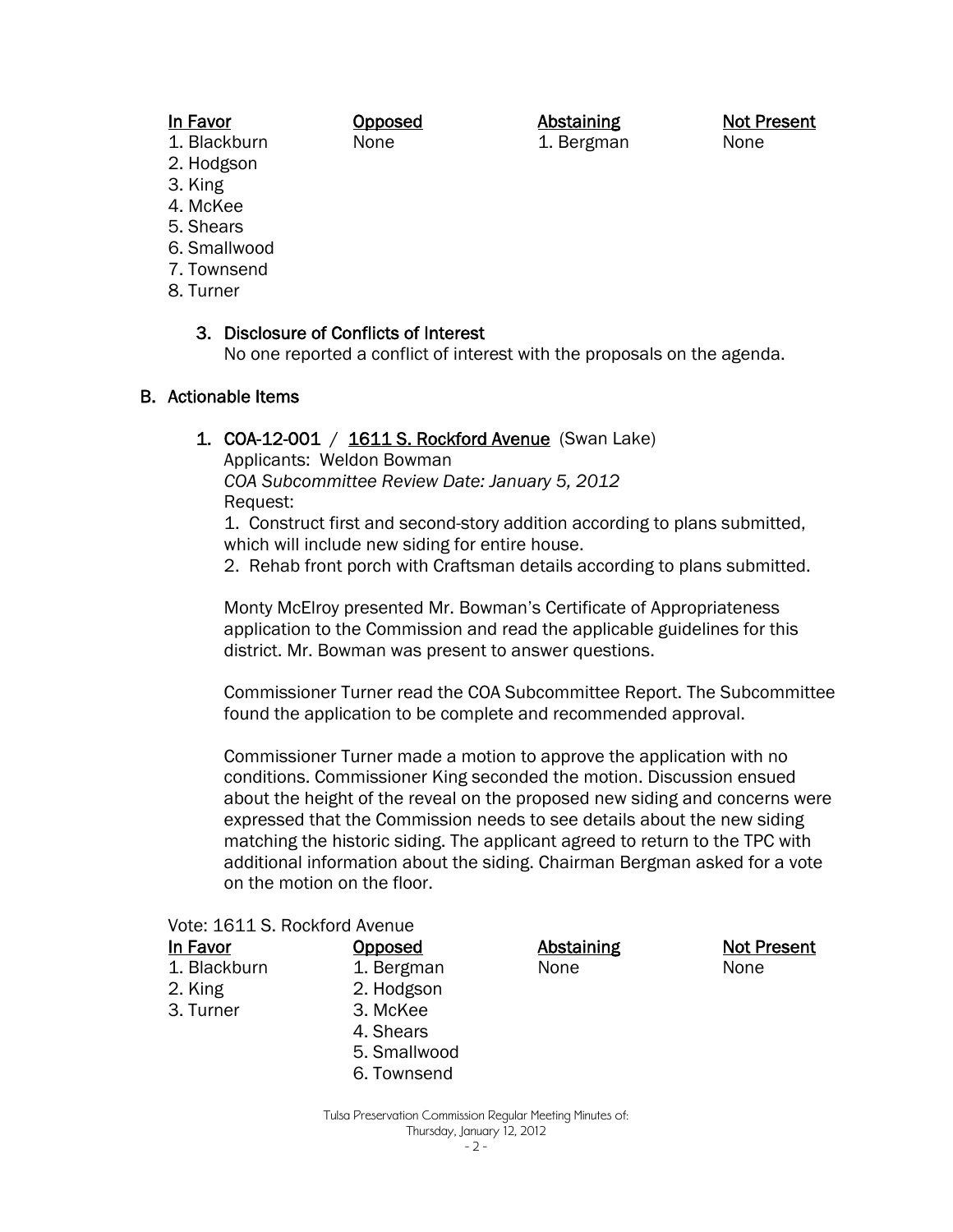The motion was **Not Approved** by members present and voting. Swan Lake Guidelines cited: B1.0.1 – B1.0.4, B1.2.1 - B1.2.2, B1.3.1 – B1.3.2.

Commissioner Townsend made a motion to approve the application with the condition that the applicant must also apply for a Certificate of Appropriateness and return to the TPC for approval of specific siding. Vice-Chairman Shears seconded.

#### Vote:

| In Favor     | Opposed | Abstaining | <b>Not Present</b> |
|--------------|---------|------------|--------------------|
| 1. Bergman   | None    | None       | None               |
| 2. Blackburn |         |            |                    |
| 3. Hodgson   |         |            |                    |
| 4. King      |         |            |                    |
| 5. McKee     |         |            |                    |

7. Smallwood

6. Shears

- 8. Townsend
- 9. Turner

The motion was **Approved With Conditions** by members present and voting.

#### A. Reports

#### 1. Staff Report

Amanda DeCort reported on a new renovation in Brady Heights; the status of the Sunset Park and Reservoir Hill survey projects; upcoming Window Repair Workshops on 4/21/12 and 5/11-12/12; proposed Brady Heights historic markers; the Ambassador Hotel façade easement; and, the current CLG funds appropriation.

#### 2. Chair Report

Chairman Bergman welcomed new Commissioner David Blackburn to the TPC and asked Mr. Blackburn to say a few words. Commissioner Blackburn gave an overview of his history in the building community.

#### 3. Committee Reports

#### a. Rules & Regulations

Committee Chairman Mary Lee Townsend reported that Rules & Regulations will be looking at a possible addition to the document, and asked that any other suggestions be emailed to her.

#### b. Outreach

No report.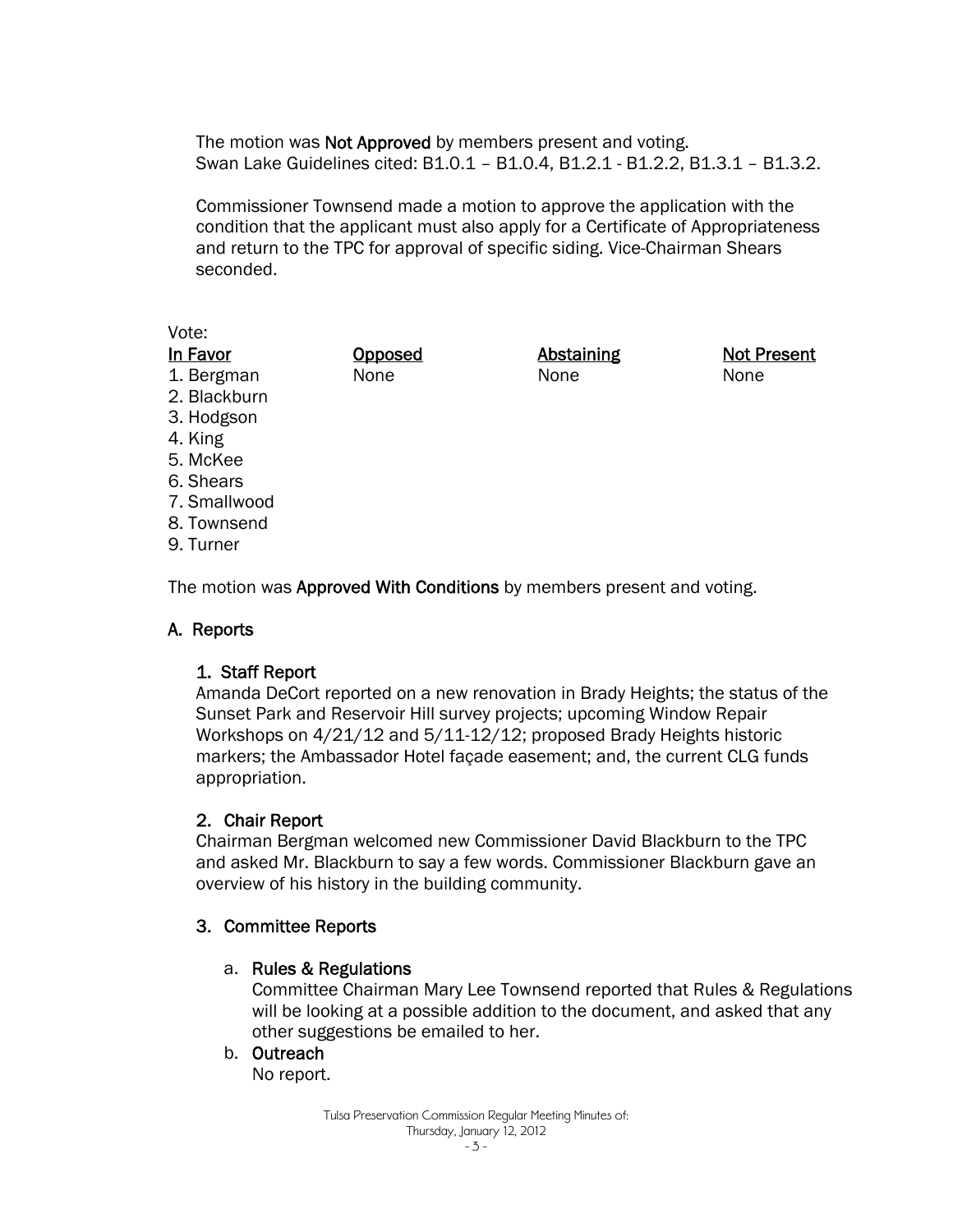#### c. Design Guidelines

Committee Chairman Barbara Smallwood reported that a date would be selected to hold the meeting for all property owners and that they would be notified by postcard.

#### C. New Business

Amanda DeCort brought up discussion of proposed new signage at five select locations in Brady Heights. DeCort received the request after the agenda had been published. Brady Heights Neighborhood Association received a beautification grant to purchase and install the signs. The proposed sign designs and a location map were presented. There was discussion about the height and design of the signs, location in the City rights-of-way, and permitting requirements. Commissioner Turner noted his concern over the number of signs already existing in Brady Heights. Commissioner King commented that the Sign Board and sign permitting staff would make sure that the designs meet code requirements. Vice-Chairman Shears commented that the Arts Commission needed to review the artwork on the sign.

Attorney Bob Edmiston expressed his interpretation of the zoning code that would require the Preservation Commission to review a request for signage. It was agreed that a COA application be presented at the next TPC Regular Meeting.

DeCort reminded the Commission that placing historic markers, or causing them to be placed, is one of the Commission's duties under Chapter 10A of the Zoning Code. She requested that the Commission support BHNA's request in concept although further design review may be needed. Chairman Bergman stated that the Commission could support the concept without approving the design.

Commissioner King made a motion to endorse the concept of historic district markers in Brady Heights. Commissioner Smallwood seconded.

| Vote:        |          |
|--------------|----------|
| In Favor     | <u>(</u> |
| 1. Bergman   | 1        |
| 2. Blackburn | ٟ        |
| 4. King      |          |
| 5. McKee     |          |
| 6. Shears    |          |
| 7. Smallwood |          |
| 8. Townsend  |          |

Opposed 1. Hodgson 2. Turner

Abstaining None

Not Present None

The motion was **Approved by Majority** by members present and voting.